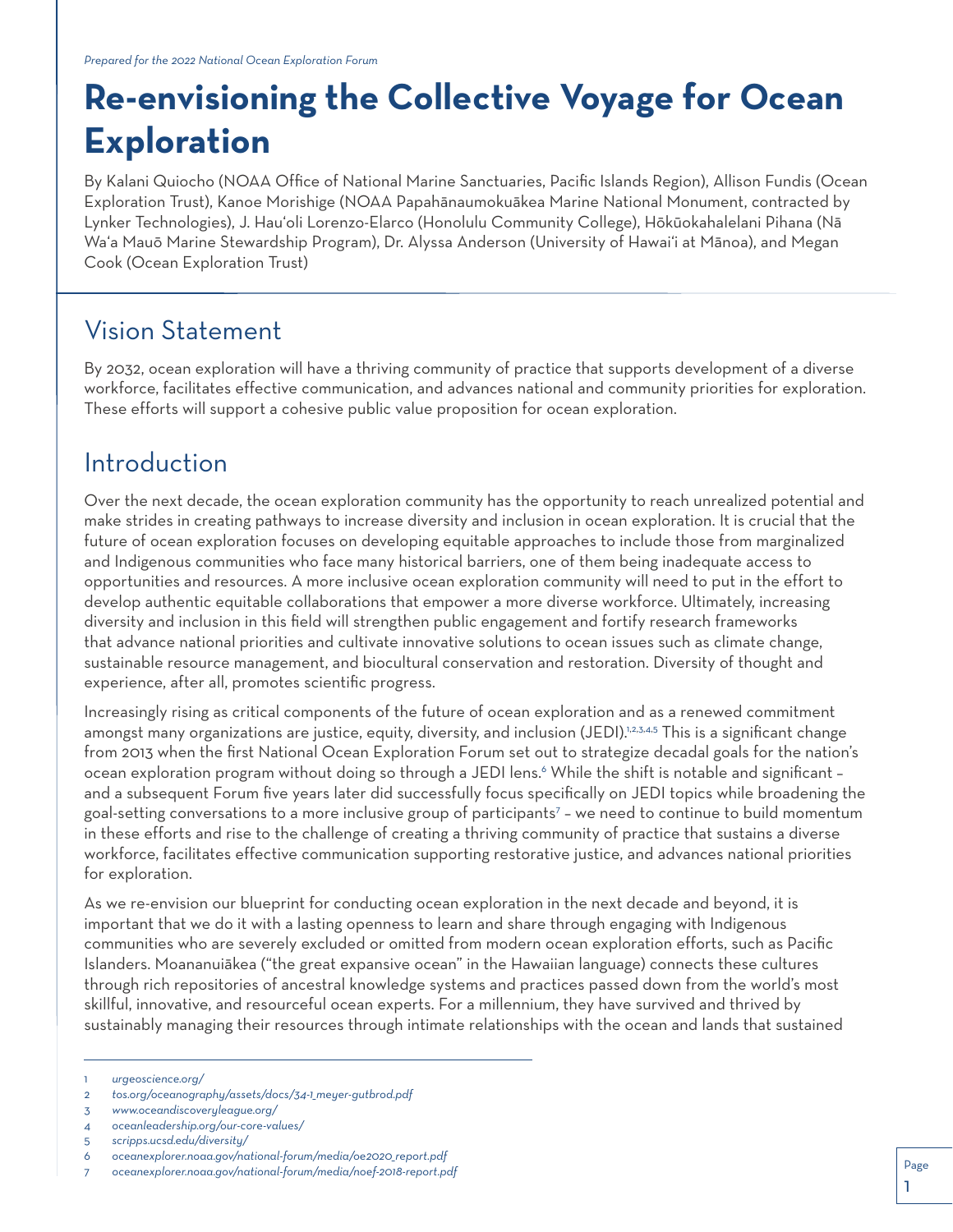them for many generations. Working together and serving a function and purpose for the overall collective benefit of the community are cultural practices found across Pacific Island cultures. To Känaka ©Öiwi (Native Hawaiians), this wisdom is often shared and passed from generation to generation through lived experiences and oral traditions such as 'ōlelo no'eau (Hawaiian proverbial sayings) which are used here to provide insight to build a collaborative community of practice to enhance future engagement and impact in ocean exploration.

#### He wa'a he moku, he moku he wa'a<sup>8</sup> *A canoe is an island, an island is a canoe*

The Hawaiian proverb, "He wa'a he moku, he moku he wa'a," reminds us that a wa'a (voyaging canoe) is a reflection of the moku (island) it is built on. Every part of a wa'a comes from the moku and it takes an entire community to harvest and craft these island resources into a vessel that feeds us, connects our island communities, and enables us to travel vast distances across oceans. The journey of inclusivity and equity within diverse collaborations represents an arduous journey to change the status quo of ocean exploration. If we provision our wa'a with the inclusivity of Indigenous peoples and values of diversity, we are grounded with a holistic purpose for why we explore and the wa'a becomes "how we explore," cultivating a community of practice that is rich in alliances reflective of our collective decadal goals for ocean exploration. This journey requires a heightened awareness of our dependency on one another, who is in the wa'a with us, how we have crafted our wa'a, and how our varying strengths contribute to the success of the voyage.

The ocean exploration community at large – including federal, state, nonprofit, philanthropic, academic, educational organizations, and industry – is not as unified as it ought to be, and as a result, our wa'a has been unstable and slow to advance towards the many goals we have collectively identified as a community through venues like the National Ocean Exploration Forums. One of these goals has been to make ocean exploration more accessible to everyone in order to build and sustain a more diverse ocean science community. How do we broaden participation and diversity in the field when we are not rising to the challenge in a unified way?

While there are examples of successful alliances focused on broadening participation in ocean exploration,<sup>9</sup> the major challenge is coordinating a unified approach instead of a mix of independent initiatives being implemented that often creates missed opportunities. Building stronger partnership-focused approaches can create more accountability for all those involved to shape a mutually beneficial process of collaborating as well as generating the momentum needed for impactful positive progress across the field. Collaboration amongst organizations – especially those that have significant influence on how ocean exploration is conducted and programs that serve as pathways for more people to enter the ocean exploration workforce – is important for us to advance this timely goal at a more rapid pace. These organizations play a major role in setting the example to create pathways for underrepresented groups to pursue careers and make unique contributions to the field. The needs of the growing workforce are emerging from the blue economy, climate change, and the increasing number of active vessels, groups, and autonomous systems contributing to national ocean exploration priorities.

If we truly want to ensure that diversity, equity, and inclusion are involved in recruiting and training the ocean exploration workforce, then we need to incorporate these values into the community practice at large. These must be core values embraced by organizations throughout the community to truly create a safe and equitable space to include Indigenous and marginalized people. We must use our skills in research and analysis to understand the diverse ways that local and Indigenous communities see value in ocean exploration and further understand how the ocean exploration community can align with these community interests and needs. To truly transform how we implement ocean exploration programs, we must act thoughtfully and strategically to build an iterative and sometimes uncomfortable process, to learn from different perspectives and knowledge systems in order to provide major contributions and innovations that grow from a diverse workforce. Year after year, we will then have additional practitioners from varied backgrounds who will contribute in their unique ways for the sake of all. This feedback loop will provide direct and indirect outcomes that benefit ocean exploration and the communities we aim to serve.

<sup>8</sup> *[www.nakalaiwaa.org/](http://www.nakalaiwaa.org/)*

<sup>9</sup> *[mlp.ldeo.columbia.edu/stemseas/](http://mlp.ldeo.columbia.edu/stemseas/)*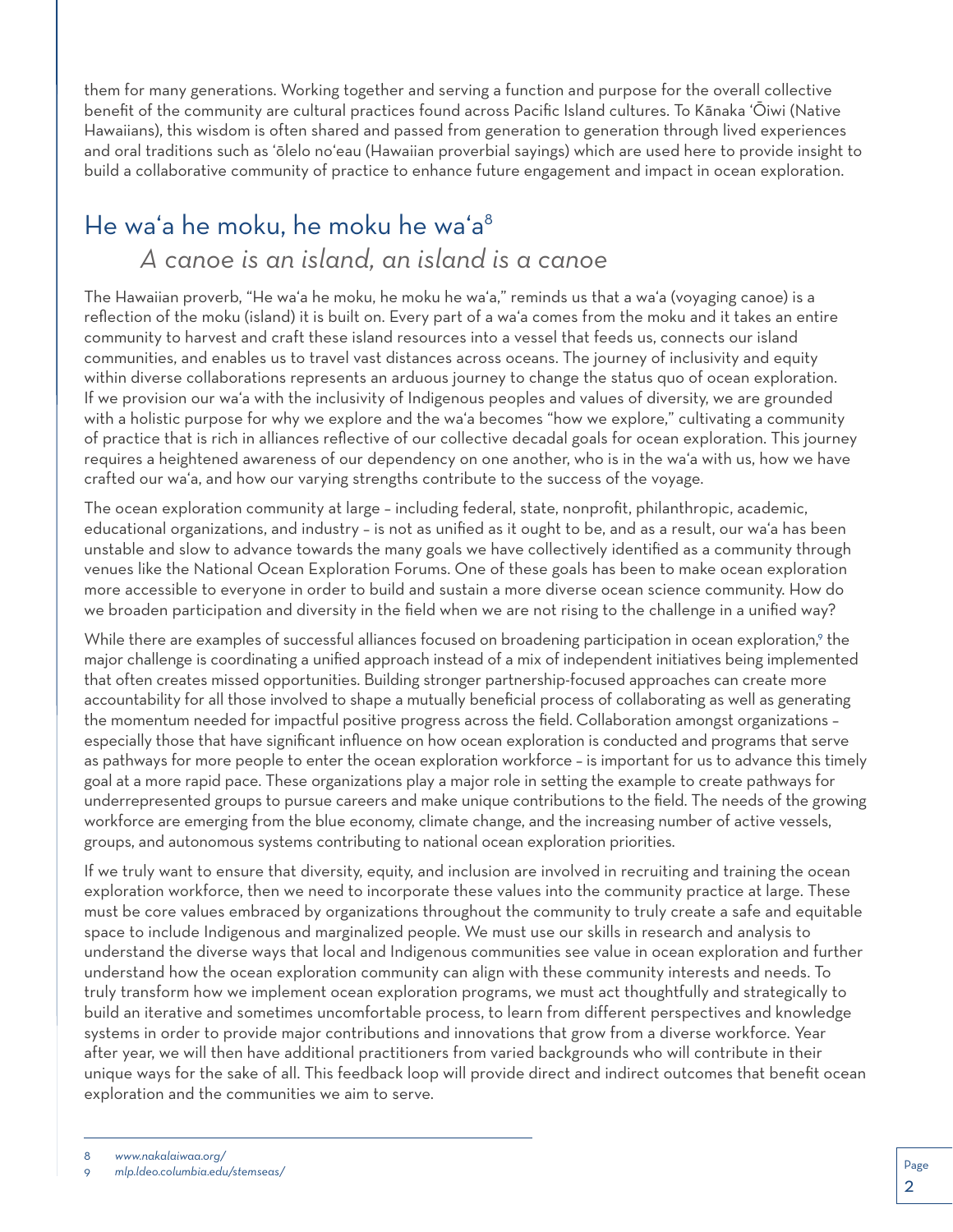# 'A'ohe pau ka 'ike i ka hālau ho'okahi<sup>10</sup> *Not all knowledge is found in one school*

Ocean exploration presents opportunities to work with Indigenous and local coastal communities to conduct ocean exploration in an ethical and accountable way. Within the ocean exploration community, it is imperative to normalize the acceptance and respect of Indigenous knowledge as an equally valuable body of knowledge with western science. This is foundational to creating a permanent space that supports the perpetuation of Indigenous cultures in a way that is meaningful, collaborative, and supportive of JEDI values. We can provide opportunities for Tribal and minority-serving academic institutions to support students as emerging professionals in the field. Establishing strong partnerships with educators serving Indigenous, minority, and/or underserved communities will enhance these efforts. Likewise, empowering Indigenous and minority scientists and professionals is key to positioning these important role models to uplift Indigenous and minority youth and community members. These partnerships also cultivate a chance to learn more about Indigenous science and methodologies for inquiry and ways of knowing. Such positive interactions provide the necessary space for restorative justice of dominant epistemologies and forms of knowledge and education that have marginalized and, in some cases, extinguished various forms of Indigenous knowledge and disrupted Indigenous social institutions.

Furthermore, it is important to understand and be aware of topics such as self-determination and data sovereignty, including Indigenous-led principles such as *[Free, Prior, and Informed Consent](https://www.fao.org/indigenous-peoples/our-pillars/fpic/en/)*11. Collaborating with Tribal nations and Indigenous communities to learn through their traditional and customary ocean territories and resources is a critical step in developing meaningful exchanges and co-creating a shared intention and longlasting relationships. This may identify important opportunities of significance for Indigenous maritime cultures of the Pacific Islands and for Tribes whose ancestors once inhabited submerged lands on the continental shelf that were exposed during glacial maximums. Two-way exchanges between all people – including local and Indigenous community members, western science researchers, educators, and communication specialists – should be created using best practices for incorporating cultural and Traditional Knowledge holders and their knowledge throughout ocean exploration initiatives so that efforts are relational and not transactional. Due to the unique qualities of Indigenous knowledge systems and the interconnected nature of Indigenous science, values, beliefs, and relationships, there are potentially significant compounding positive impacts that occur from including Indigenous peoples and their unique contributions.

Acknowledging Indigenous peoples, coastal and local communities, and other relationships and connections is necessary. Much like land acknowledgements, ocean and coastal acknowledgements can be co-developed with Indigenous and local communities to establish meaningful points of reflection of who we all are and what we are trying to do together. Through acknowledging Indigenous landscapes and ocean ways, we propose this question for consideration – what action(s) are taken after acknowledgment? Ocean and coastal acknowledgements can be inclusive of other languages such as Spanish and even endangered Indigenous languages, including 'ōlelo Hawai'i (the Hawaiian language). Revitalizing critically endangered Indigenous languages is not on the list of urgent public priorities, however, many Native American languages may be extinct in the United States within just a few years. Prioritizing native and Indigenous language revitalization and normalization is a key empowerment tool for Indigenous communities, and these efforts can occur in many ways by working with Indigenous language practitioners.12 Creating opportunities to tell the story of the expeditions through Indigenous language naming practices is a meaningful step to interpret cultural heritage connections and to co-develop outreach, education, and communication strategies.

It is another major disservice to Indigenous peoples and coastal and local communities if we continue to conduct ocean exploration without meaningful engagement with these cultures who are deeply connected to these spaces. Approaching our work with this mindset, will provide numerous ways for us to collaborate, inform, and inspire a diverse public that is engaged by ocean exploration and its impacts. These collaborative

11 *[www.fao.org/indigenous-peoples/our-pillars/fpic/en/](http://www.fao.org/indigenous-peoples/our-pillars/fpic/en/)*

<sup>10 &</sup>lt;sup>'</sup>Õlelo Noʻeau #203. Pukui, Mary Kawena. 'Õlelo Noʻeau: Hawaiian Proverbs & Poetical Sayings. Honolulu, Hawaiʻi: Bishop Museum Press, 1983. Print.

<sup>12</sup> *[www.culturalsurvival.org/publications/cultural-survival-quarterly/saving-americas-endangered-languages/](https://www.culturalsurvival.org/publications/cultural-survival-quarterly/saving-americas-endangered-languages)*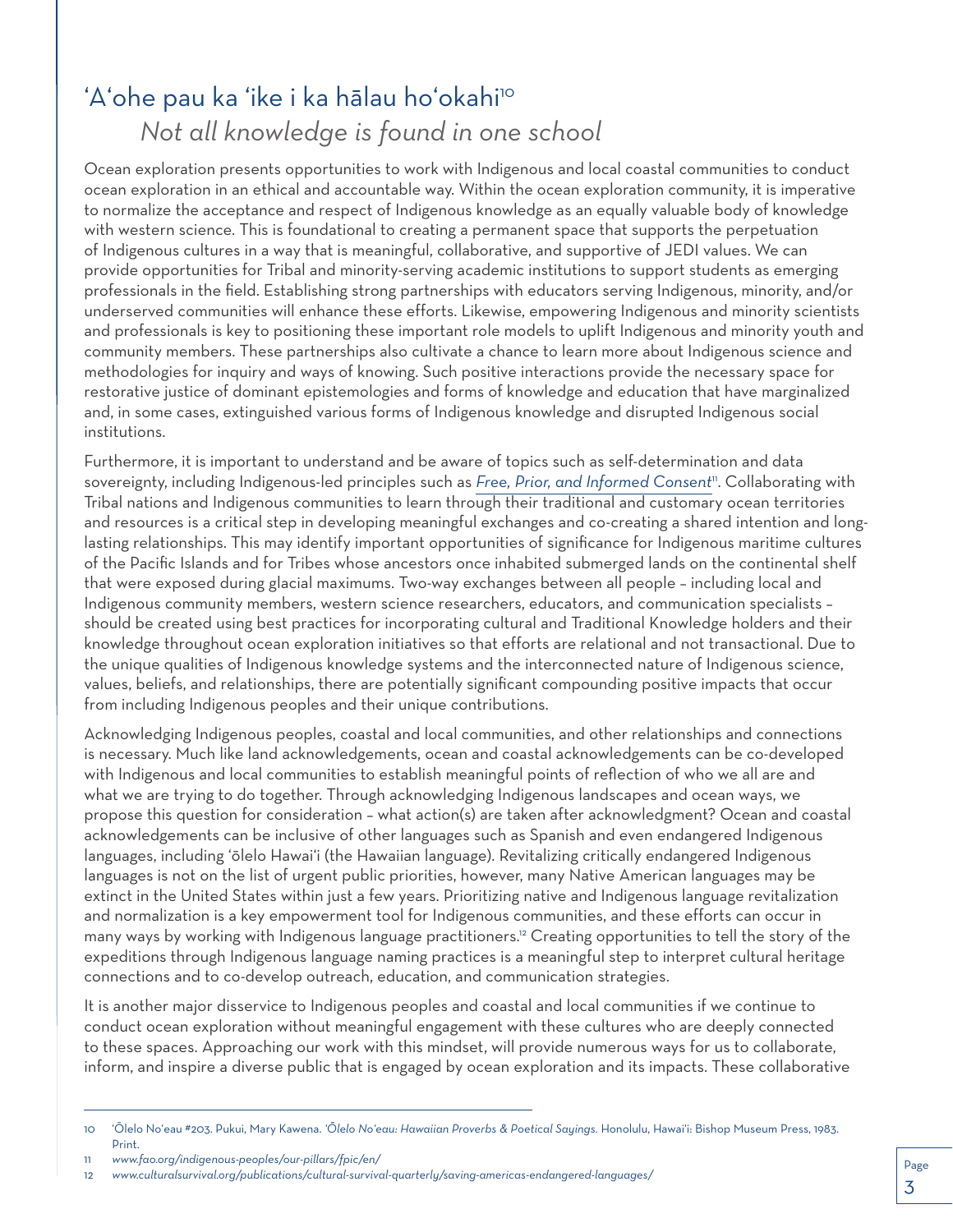efforts will lead to greater inclusivity, attention, and support for exploration activities. It is important to build relationships through respect, reciprocity, and responsibility. Weaving these shared values into community engagement will build lasting relationships that form alliances and durable collaboration networks.

### E lauhoe mai nā wa'a; i ke kā, i ka hoe; i ka hoe, i ke kā; pae aku i ka 'āina<sup>13</sup>

# *Everybody paddle the canoes together; bail and paddle, paddle and bail, and the shore will be reached*

All voyages are driven by a collection of paddlers of diverse backgrounds and experiences. This Hawaiian proverb speaks to the purpose and function of each paddler in the wa'a and the function of each wa'a in the fleet during the voyage that enables us as a lähui (nation) to reach our destination and/or goal.

In this analogy, each wa'a represents an organization of voyagers who carry diverse expertise. The collection of wa'a represents the lāhui of ocean voyagers that carry the collective diversity of knowledge and expertise needed to explore these spaces.

Every wa'a, or organization, will have a unique mission. In the following case study, we highlight how various organizations can work together in an ongoing manner to achieve common goals to sustain a proficient "exploration workforce" in dynamic and interconnected social and environmental systems; improve efficiency and effectiveness in planning and executing community public engagement and involvement; and support collective visions for the future of exploration-relevant science, data, and technology.

In late 2021, expeditions sponsored by the National Oceanic and Atmospheric Administration's Office of National Marine Sanctuaries (NOAA ONMS) and NOAA Ocean Exploration were conducted in the Papahänaumokuäkea Marine National Monument (PMNM) aboard Ocean Exploration Trust's (OET) E/V *Nautilus*. Eight months prior, OET met with PMNM education and Native Hawaiian program team members to discuss ways to meaningfully collaborate and to understand how organizational and management goals and objectives could align for these expeditions. The OET and NOAA ONMS collaborators focused on the cultural significance of Papahänaumokuäkea to Native Hawaiians and opportunities to work with Native Hawaiian community members on various initiatives for the *Nautilus* expeditions in PMNM.

The Monument includes the Northwestern Hawaiian Islands (NWHI), which along with the ocean realm, are considered a sacred place important to the history and cultural origins of Native Hawaiians. Furthermore, this region, including the entire geography of Hawai'i, is connected to Hawaiian cosmology and the religious and spiritual beliefs of Hawaiian people.14 Today, PMNM is one of the largest fully protected conservation areas in the world. It was created in 2006 to protect an exceptional array of natural and cultural resources. PMNM was inscribed in 2010 as the first (and currently only) natural and cultural World Heritage Site in the United States, encompassing 1,508,870 square kilometers (582,578 square miles) of the Pacific Ocean. The Monument is administered jointly by four co-trustees: the Department of Commerce (through NOAA ONMS and the National Marine Fisheries Service), the Department of the Interior (through the U.S. Fish and Wildlife Service's National Wildlife Refuge System and Ecological Services), the State of Hawai'i (through the Department of Land and Natural Resources' Division of Aquatic Resources and Division for Forestry and Wildlife), and the Office of Hawaiian Affairs (OHA). The mission of the Monument is "to carry out seamless integrated management to ensure ecological integrity and achieve strong, long-term protection and perpetuation of NWHI ecosystems, Native Hawaiian culture, and heritage resources for current and future generations."15

*[Largest\\_Marine\\_Protected\\_Areas/](http://www.researchgate.net/publication/320750400_Papahanaumokuakea_Integrating_Culture_in_the_Design_and_Management_of_one_of_the_World’s_Largest_Marine_Protected_Areas/)* 15 *[www.papahanaumokuakea.gov/about/](http://www.papahanaumokuakea.gov/about/)*

<sup>13 &</sup>lt;sup>'</sup>Õlelo No'eau #327. Pukui, Mary Kawena. 'Õlelo No'eau *: Hawaiian Proverbs & Poetical Sayings*. Honolulu, Hawai'i: Bishop Museum Press, 1983. Print.

<sup>14</sup> www.researchgate.net/publication/320750400 Papahanaumokuakea Integrating Culture in the Design and Management of one of the World's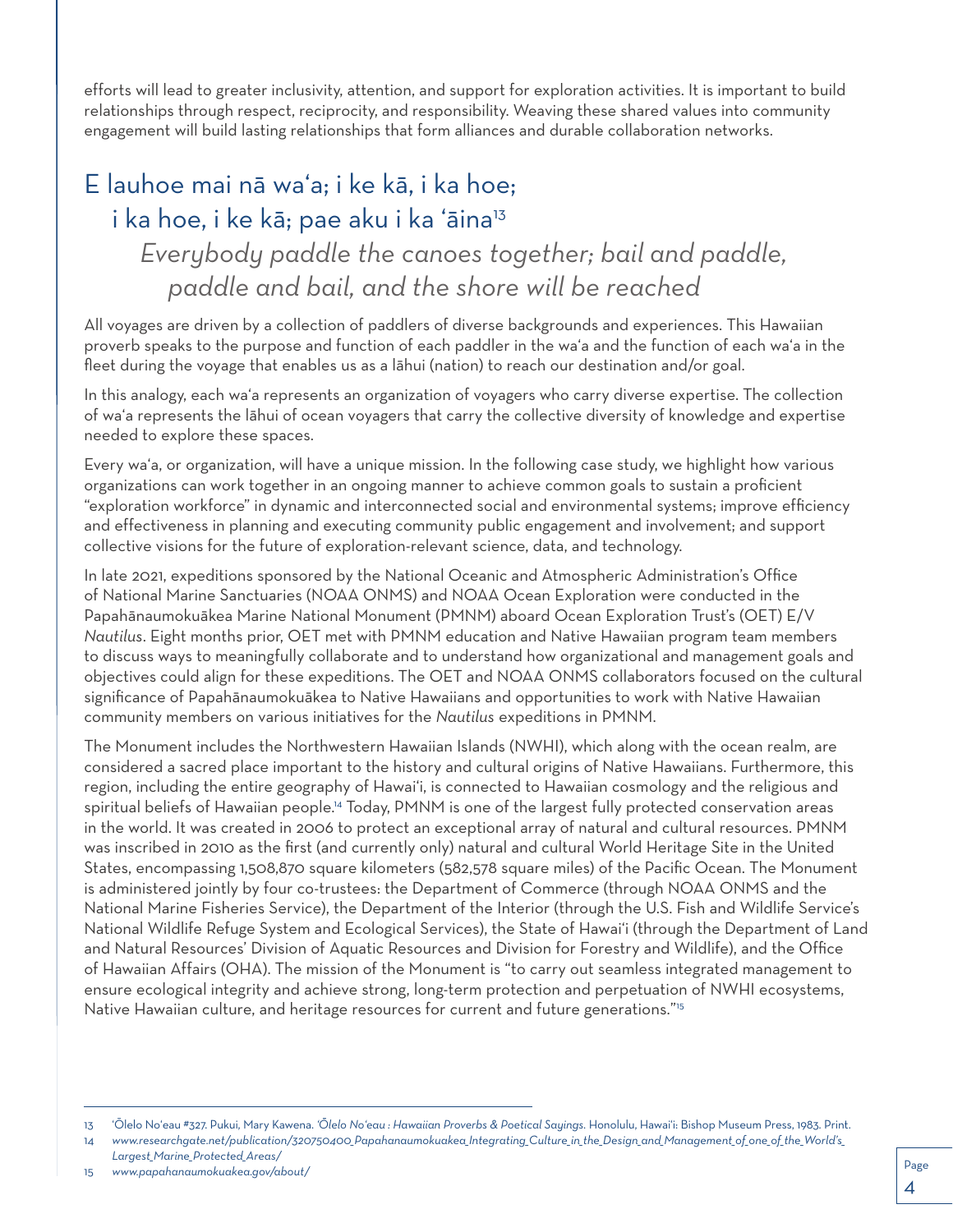The ocean exploration community has conducted a number of expeditions within PMNM in recent years.16,17,18 However, explorations were implemented without formal collaboration with members of the Papahänaumokuäkea Native Hawaiian Cultural Working Group (CWG) beyond consultation in the planning process of the expeditions. As a result, there were missed opportunities to incorporate an Indigenous understanding of the value and human history of the Pacific and broaden opportunities for unique engagement with the local ocean exploration community and public audiences. As one of the organizations within the ocean exploration community committed to advancing JEDI priorities of the community at large, OET collaborated with the NOAA ONMS team to work with CWG members to address the need for expeditions conducted aboard *Nautilus* to reflect collaborative approaches inclusive of Hawaiian worldview. The CWG is a volunteerbased group of Native Hawaiian cultural experts, including küpuna (respected elders) and practitioners, who provide advice and guidance on all management actions affecting Native Hawaiians and cultural resources in PMNM to OHA, one of PMNM's co-trustees. The NOAA ONMS team worked closely with OET to develop informational resources and materials and were eventually invited by OHA to present to the CWG about ways to connect and contribute to the *Nautilus* expeditions. These opportunities included activities such as providing Hawaiian names for the expeditions using traditional naming practices and co-hosting live ship-toshore interactions with local schools and universities. Although students in the Hawaiian islands are located in a unique ocean setting home to PMNM, Native Hawaiian and Pacific Islander (NHPI) students are still extremely marginalized and *[underrepresented in STEM](https://ncses.nsf.gov/pubs/nsb20197/demographic-attributes-of-s-e-degree-recipients)*19. These students experience major challenges inherent to being a minority in STEM which also includes limited access to ocean exploration opportunities.

In preparation for the 2021 *Nautilus* deep-sea expeditions in PMNM, team members from the OET, NOAA ONMS, and the CWG collaborated to co-develop meaningful outreach and education opportunities, working with Native Hawaiian and Hawaiian language practitioners, with the intent to appropriately incorporate Hawaiian culture in expeditions, and to provide capacity to co-develop Hawaiian language STEM curricular materials for Hawaiian language immersion schools. These activities included: 1) *[Hawaiian naming of](https://nautiluslive.org/blog/2021/12/10/whats-expedition-name-building-relationships-between-people-and-place-through-olelo)  [expeditions](https://nautiluslive.org/blog/2021/12/10/whats-expedition-name-building-relationships-between-people-and-place-through-olelo)*20; 2) Supporting storytelling through development of promotional videos in Hawaiian highlighting Hawaiian worldviews of ocean exploration; 3) Creating *[Hawaiian language flyers](http://nautl.us/3r3aR02)*21 and compiling *[Hawaiian](http://nautiluslive.org/blog/2022/01/10/na-hua-olelo-no-ka-huakai-nautilus)  [vocabulary](http://nautiluslive.org/blog/2022/01/10/na-hua-olelo-no-ka-huakai-nautilus)*<sup>22</sup> for science and technology terms commonly used on the expedition; 4) Broadening outreach to the *[local Department of Education](https://www.hawaiipublicschools.org/TeachingAndLearning/StudentLearning/HawaiianEducation/Pages/home.aspx)*23 (DOE), charter, and *[kula kaiapuni \(Hawaiian immersion school\)](https://www.hawaiipublicschools.org/TeachingAndLearning/StudentLearning/HawaiianEducation/Pages/translation.aspx)*24 networks; and 5) *[Supporting live "ship-to-shore" interactions](https://nautiluslive.org/education/ship-to-shore-interactions)*25 in Hawaiian and English, which included supporting a paid internship position for a Native Hawaiian student who served as a data logger and a paid position for a CWG representative who served as a Hawaiian language correspondent and cultural liaison on an expedition. For this same expedition, these collaborative and strategic efforts resulted in 77 ship-to-shore interactions with schools, camps, and community event public audiences from 22 U.S. states and Canada, with about 26% of the interactions occurring with schools based in Hawai'i and about 10% represented by Hawaiian language immersion schools overall. Additionally, Hawai'i schools connected with the ship's missions ahead of and after the Lu'uaeahikiikapapakū expedition with 10 of the 26 statewide live interactions (38%) reaching learners at Hawaiian language immersion schools. Since Hawaiian language immersion schools comprise less than 10% of all Hawai'i DOE schools (there are a total of 287), this is a significant outcome and also supports revitalization of Hawaiian and efforts to normalize the language on a modern scientific expedition aboard a vessel conducting ocean exploration. Perhaps these experiences inspired those young Native Hawaiian students to imagine their own ancestors navigating and exploring the ocean long ago. Aia no i ke ko a ke au - Time will tell.<sup>26</sup>

- 16 *[oceanexplorer.noaa.gov/okeanos/explorations/ex1504/background/plan/welcome.html](http://oceanexplorer.noaa.gov/okeanos/explorations/ex1504/background/plan/welcome.html)*
- 17 *[nautiluslive.org/expeditions/2018/](http://nautiluslive.org/expeditions/2018/)*
- 18 *[schmidtocean.org/cruise/leg-one-papahanaumokuakea-monument/](http://schmidtocean.org/cruise/leg-one-papahanaumokuakea-monument/)*
- 19 *[ncses.nsf.gov/pubs/nsb20197/demographic-attributes-of-s-e-degree-recipients/](http://ncses.nsf.gov/pubs/nsb20197/demographic-attributes-of-s-e-degree-recipients/)*
- 20 *[nautiluslive.org/blog/2021/12/10/whats-expedition-name-building-relationships-between-people-and-place-through-olelo/](http://nautiluslive.org/blog/2021/12/10/whats-expedition-name-building-relationships-between-people-and-place-through-olelo/)*
- 21 *[nautl.us/3r3aR02](http://nautl.us/3r3aR02)*
- 22 *[nautiluslive.org/blog/2022/01/10/na-hua-olelo-no-ka-huakai-nautilus/](https://nautiluslive.org/blog/2022/01/10/na-hua-olelo-no-ka-huakai-nautilus)*
- 23 *[www.hawaiipublicschools.org/TeachingAndLearning/StudentLearning/HawaiianEducation/Pages/home.aspx](http://www.hawaiipublicschools.org/TeachingAndLearning/StudentLearning/HawaiianEducation/Pages/home.aspx)*
- 24 *[www.hawaiipublicschools.org/TeachingAndLearning/StudentLearning/HawaiianEducation/Pages/translation.aspx](http://www.hawaiipublicschools.org/TeachingAndLearning/StudentLearning/HawaiianEducation/Pages/translation.aspx)*
- 25 *[nautiluslive.org/education/ship-to-shore-interactions/](http://nautiluslive.org/education/ship-to-shore-interactions/)*

<sup>26 &</sup>lt;sup>'</sup>Õlelo No'eau #69. Pukui, Mary Kawena. 'Õlelo No'eau: Hawaiian Proverbs & Poetical Sayings. Honolulu, Hawai'i: Bishop Museum Press, 1983. Print.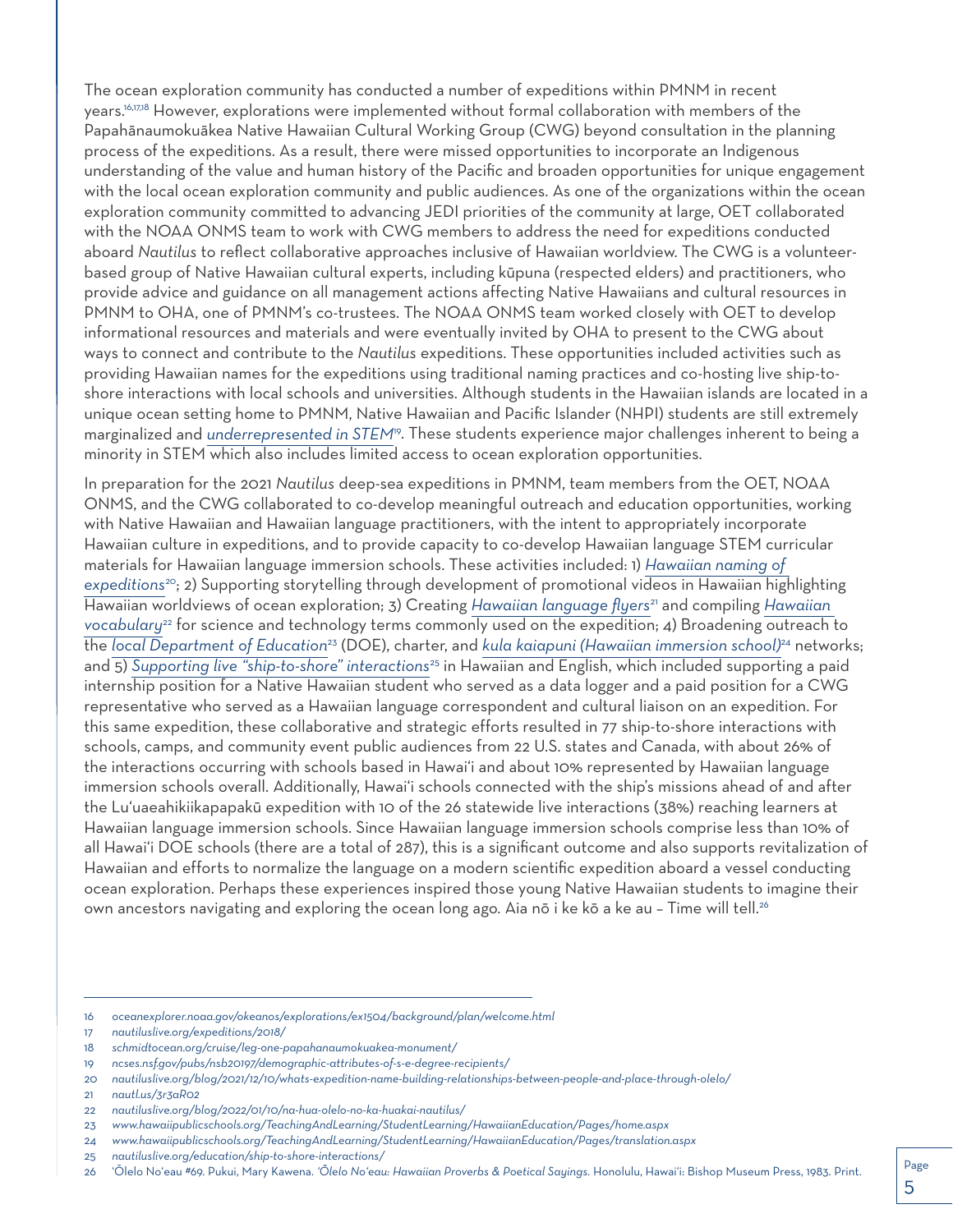### I ka wā ma mua, i ka wā ma hope<sup>27</sup> *Time in front, time in back (the future is in the past)*

NHPI and Indigenous cultures around the world share the mindset of seeking guidance from ancestral knowledge of the past to address current and future issues. Their perspectives, cultural expertise, and respective knowledge systems and disciplines, and most importantly, their service to local communities is extremely vital to building a process for co-creating ethical and reciprocal codes of conduct within ocean exploration. However, NHPI and other groups remain severely underrepresented in STEM, ocean sciences, and maritime careers.

For future ocean exploration expeditions, we recommend researchers, funders, institutions, and vessel operators practice the following guidance, at minimum:

- Understand the social, political, historical, and cultural landscape of ocean exploration research sites in addition to the ecological/geological significance.
- Seek out other meaningful ways to connect with research sites and communities closely connected to "the place."
- **T** Enable knowledge sharing through purposeful exchange and weaving of cultural and scientific knowledge, and knowledge co-production.
- Provide meaningful opportunities for people from marginalized communities, particularly youth, to experience and participate in ocean exploration.
- ^ Include access to ocean exploration through other languages such as Spanish and Indigenous languages, including the use of Indigenous place names.
- **T** Consider how funding can prevent or enable access to ocean exploration, including approaches to funding and costs associated with access to ocean exploration.
- Recognize that ocean exploration research, education, and communications that include Indigenous knowledge and cultural resources require review and permission from the respective Indigenous communities.
- Recognize that the perpetuation and generation of knowledge about the ocean is a goal shared by many different peoples and communities for diverse reasons and, therefore, it is important to seek meaningful relationships and collaborations for better outcomes for all involved.
- Invest in the time needed to establish partnerships, learn from each other, and practice the guidance above.

The partnership we have described here represents a space for growth when engaging in Indigenous science, methodologies, and multi-disciplinary research to support biocultural management of PMNM, the ancestral islands of Känaka 'Öiwi. This collective effort is laying the foundation for many years of collaboration as OET's *Nautilus* – and others in the ocean exploration community – continue to operate in the Pacific and elsewhere. We hope that it can serve as an inspiration and foundation for others in the ocean exploration community to build upon.

Kame'eleihiwa, Lilikalä. Native Lands and Foreign Desires: Pehea La e Pono ai? Honolulu, Hawai'i: Bishop Museum Press, 1992, 22.